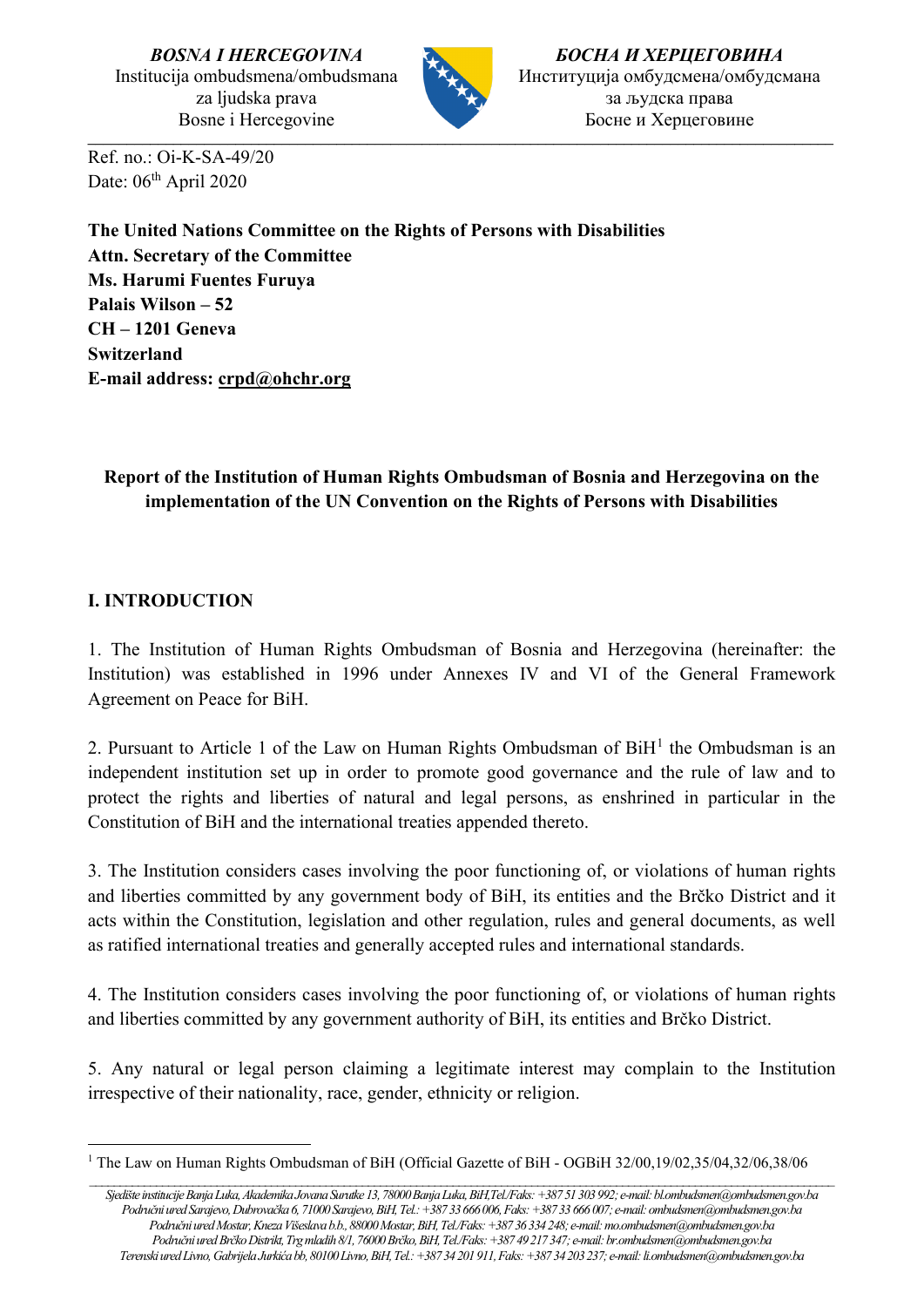6. Department for the Protection of Rights of Persons with Disabilities within the Ombudsman monitors harmonization of laws and other regulations applicable in Bosnia and Herzegovina relating to the protection of the rights and interests of persons with disabilities with provisions of the Constitution of BiH and international standards in this area and informs the public of violation of the rights of persons with disabilities.

7. The Department also processes individual complaints about alleged violations of rights and freedoms of persons with disabilities and acts *ex officio* in all cases involving infringement of the rights in order to provide respect for their human dignity and personal autonomy, including the right to free choice and independence, equal opportunities and protection from discrimination aiming at the full integration of persons with disabilities into community.

## **II. GENERAL COMMENTS**

8. On 1[2](#page-1-0) March 2010<sup>2</sup> BiH ratified the Convention on the Rights of Persons with Disabilities and its Optional Protocol. These documents lay down the obligation on the State to harmonize its legislation with the principles of the Convention.

9. According to the constitutions of BiH, the RS and the FBiH, the BiH Ministry of Civil Affairs has the mandate to carry out the activities and discharge the duties falling within the remit of BiH in respect of establishment of basic principles of co-ordination, aligning the plans of the entity authorities and defining a strategy at the international level in the fields of: health and social protection, pension, science and education, work and employment, culture and sports.<sup>[3](#page-1-1)</sup>

10. Pursuant to Article III/3 of the Constitution of BiH, social policy and social protection fall within the exclusive competence of the entities and the Brčko District. In the Federation of BiH the competence in the field of social protection is divided between the Entity and the cantons.

## **III. POSITIVE ASPECTS**

11. In 2018, the Guidelines for determination of the best interests of the child in Bosnia and Herzegovina were drafted by the Ministry of Human Rights of  $\rm{BiH}^4$  $\rm{BiH}^4$  to help ensure that the best interest of the child is a priority, in particular with regard to implementation of principles governing the accommodation of children in different forms of alternative assistance including the institutions.

12. Ombudspersons of BiH point out that a new Strategy 2016-2021 for the Promotion of the Rights and the Position of Persons with Disabilities in the FBiH was adopted, as well as the 2017-2026 Strategy for Improving the Social Position of Persons with Disabilities in the RS.

<span id="page-1-0"></span><sup>&</sup>lt;sup>2</sup> Convention on the Rights of Persons with Disabilities and its Optional Protocol, "OG BiH – International Treaties" 11/09

<span id="page-1-1"></span><sup>&</sup>lt;sup>3</sup> Article 12 of the Law on Ministries and Other Administrative Authorities of BiH, " OG BiH" 5/03, 42/13, 26/04, 42/04, 45/06, 88/07, 35/09, 59/09, 103/09, 87/12, 6/13 and 19/16

<span id="page-1-2"></span><sup>4</sup> Guidelines for determination of the best interests of the child in BiH, available at: [https://www.ombudsmen.gov.ba/documents/obmudsmen\\_doc2019020112314016eng.pdf](https://www.ombudsmen.gov.ba/documents/obmudsmen_doc2019020112314016eng.pdf)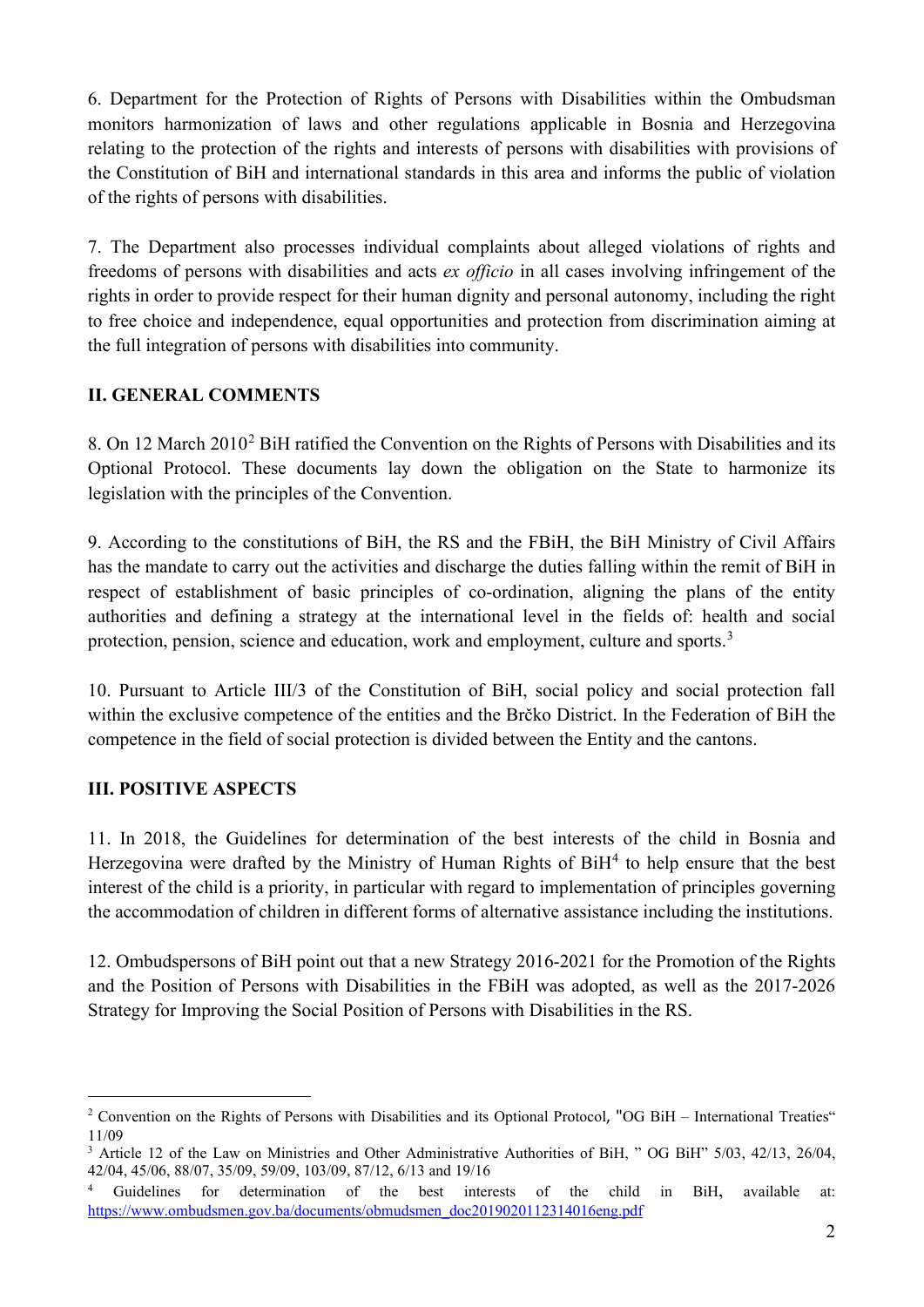13. In the Federation of BiH, the 2012-2020 Mental Health Care and Improvement Policy and Strategy is in force, which is based on general principles and values that are an integral part of all policies and strategies adopted so far and is intended to enable the achievement of the defined vision.

14. A positive step forward is the adoption of the Law on Foster Care in the  $FBiH<sup>5</sup>$  $FBiH<sup>5</sup>$  $FBiH<sup>5</sup>$  which took place in 2018. It comprises the principles of foster care, notion and types of foster care, conditions and terms of implementation of foster care and other important issues.

15. Ombudspersons welcome the adoption of amendments to the Law on Road Transport of the FBiH by the FBiH Parliament House of Representatives, which will enable the issuance of taxi licenses for specialized taxi vehicles for persons with disabilities.

16. In February 2020, the Draft Law on Support to Families with Children in the FBiH was adopted, which foresees the establishment of a more socially equitable and financially sustainable system for the protection of families with children, putting an end to discrimination based on place of residence and equalization of the rights of children in the Federation of Bosnia and Herzegovina, mitigation of consequences of poverty, and support to families in raising and caring for children in the FBiH.

17. In 2019 the RS Law on Social Protection was adopted $6$  bringing the extension of the rights and the scope of beneficiaries.

18. Ombudspersons welcome establishment of the Solidarity Fund for diagnosis and treatment of diseases, conditions and injuries of children abroad established in 2017 in RS aimed at raising additional funds to enable treatment of children abroad, when it is not possible in RS health institutions or other health institutions with which the RS Health Insurance Fund has a contract. [7](#page-2-2)

19. In 2019 the Law on Amendments to the Law on Child Protection was adopted $8$  governing the entitlement to parent - career's allowance.

20. In 2018 the Law on Sign Language Use in RS was adopted $9$  governing the rights of hearing impaired persons to the use of sign language, and the scope and method of the engagement of sign language interpreters in RS.

21. Amendments to RS Bar Exam adopted in 2019[10](#page-2-5) in Article 11 paragraph 5 foresee that a person with disabilities irrespective of the cause and time of disability occurrence be exempted from fee payment.

<span id="page-2-0"></span> $<sup>5</sup>$  Law on Foster Care in FBiH, " OG FBiH " 19/17</sup>

<span id="page-2-1"></span><sup>&</sup>lt;sup>6</sup> RS Law on Social Protection, "OG RS" 94/19

<span id="page-2-2"></span><sup>7</sup> Available at:<https://www.zdravstvo-srpske.org/fond-solidarnosti/o-fondu-solidarnosti.html>

<span id="page-2-3"></span><sup>&</sup>lt;sup>8</sup> RS Law on Child Protection, "OG RS", 107/19

<span id="page-2-4"></span><sup>&</sup>lt;sup>9</sup> Law on Sign Language Use in RS, "OG RS"62/18

<span id="page-2-5"></span> $10$  Law on Bar Exam in RS, "OG RS" 58/16 and 82/19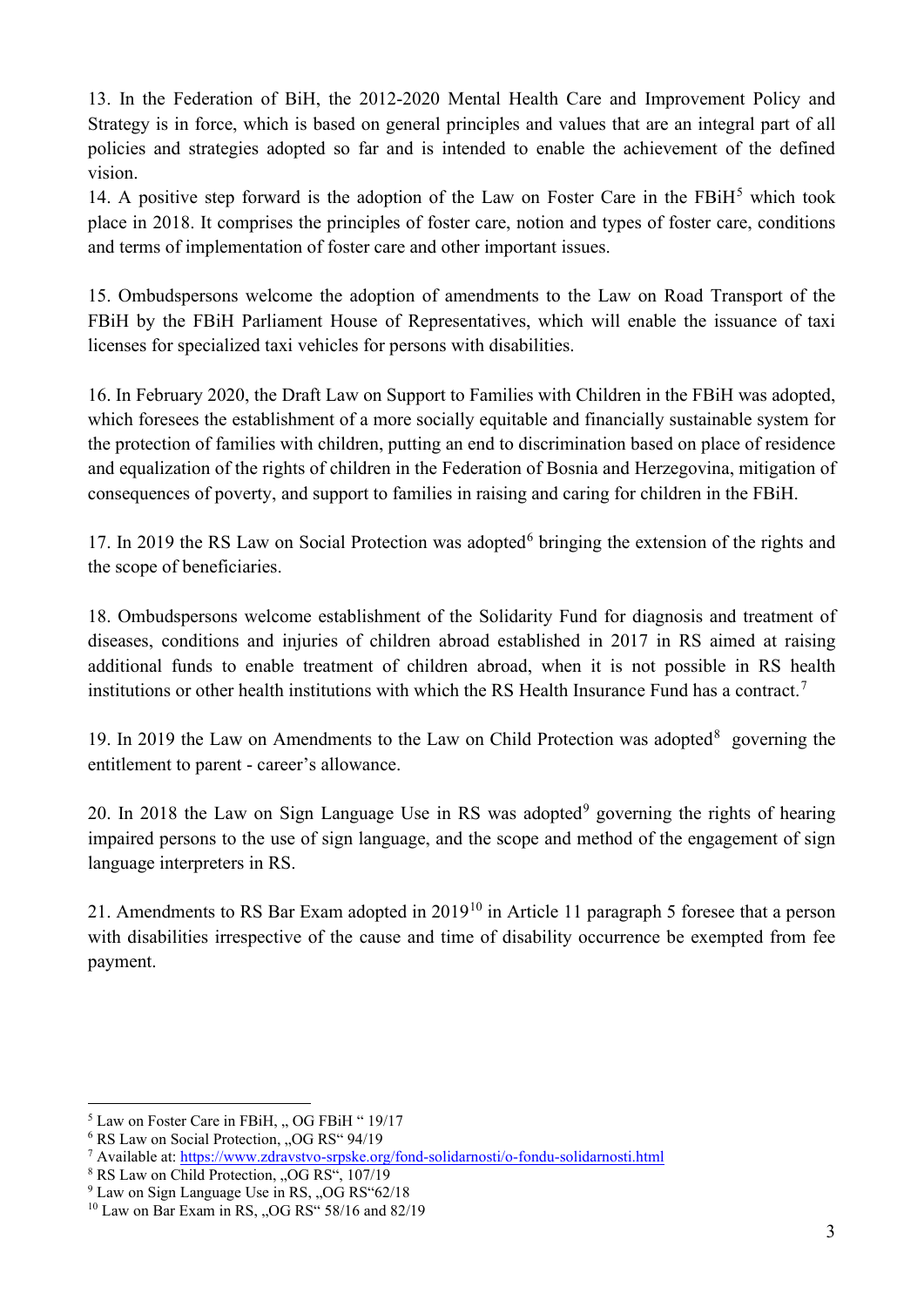#### **IV. GENERAL CONCERNS**

#### **Purpose**

22. Strategies for promotion of rights and status of persons with disabilities in FBiH and RS foresee the establishment of a unique definition of disability in line with Article 1 para 2 of the Convention. However, such definition still does not exist in BiH. Currently different entity or cantonal legislation define the notion of a person with disabilities depending of the scope of that particular piece of legislation (laws on social protection, health care, pension insurance and employment).<sup>[11](#page-3-0)</sup>

#### **General principles and obligations**

23. At different levels of government involvement of civil society organizations is not adequate to enable the engagement persons with disabilities in the processes of adoption of legislative documents, policies and decisions concerning them. In some cases, civil society organizations of persons with disabilities are involved in the lawmaking process<sup>12</sup>, but they have short deadlines to give their objections and complaints, which are often neglected and not included in final wording. For this reason, organizations of persons with disabilities advocate for the implementation of a principle "Nothing about us without us".

#### **Equality and non-discrimination**

24. Constitutions of BiH, its two entities and ten cantons along with international documents clearly define that all persons are equal before the law, but the prohibition of discrimination on grounds of disability in the constitutions in BiH is not explicitly mentioned, but is derived from some other social and personal properties. As already emphasized, the most important novelty is that the Law on Prohibition of Discrimination defines disability as ground of discrimination. Also, Article 5 of the Law on Prohibition of Discrimination provides for positive measures aimed at equalization of the rights of persons with disabilities will not be regarded as discrimination.

25. Despite positive developments brought up by the 2019 RS Law on Amendments to the Law on Social Protection<sup>[13](#page-3-2)</sup> there are still some provisions in that Law to which Ombudspersons have objections. Namely, there is a provision according to which the right to personal disability pay is

<span id="page-3-0"></span><sup>&</sup>lt;sup>11</sup> In its 2018 Special report on situation of persons with intellectual and mental difficulties in BiH Ombudspersons emphasized the following: "in its Special report on situation of beneficiaries of the institutions providing care to persons with difficulties in their intellectual development in BiH, Ombudspersons recommended the relevant authorities *"to establish clear definition of a mental disability to be consistently used in all legislative and policy documents in BiH in all areas of life. It is necessary to adopt documents for categorization and classification of persons with mental disability as a precondition for categorization of the institutions."* This recommendation was not implemented and consequently there is an absolute confusion in this area. Instead of using the notion of persons with intellectual difficulties terms such as mentally retarded person or persons with mental retardation are used in public neglecting the fact that the notion "retarded" is insulting. Instead of using the term: persons with psycho-social disability terms such as: psychiatric patients, mental patients, mentally ill persons. Designation of somebody as a person with intellectual and mental difficulties is a basis for their entitlement to certain rights, thus this definition is very important for the enjoyment of their human rights..."

Available at[: https://www.ombudsmen.gov.ba/documents/obmudsmen\\_doc2018051809032286bos.pdf](https://www.ombudsmen.gov.ba/documents/obmudsmen_doc2018051809032286bos.pdf)

<span id="page-3-1"></span><sup>&</sup>lt;sup>12</sup> A positive example is the adoption of the RS Law on Social Protection in drafting of which representatives of persons with disabilities were involved

<span id="page-3-2"></span><sup>&</sup>lt;sup>13</sup> RS Law on Social Protection, "OG RS" 37/2012 and 90/2016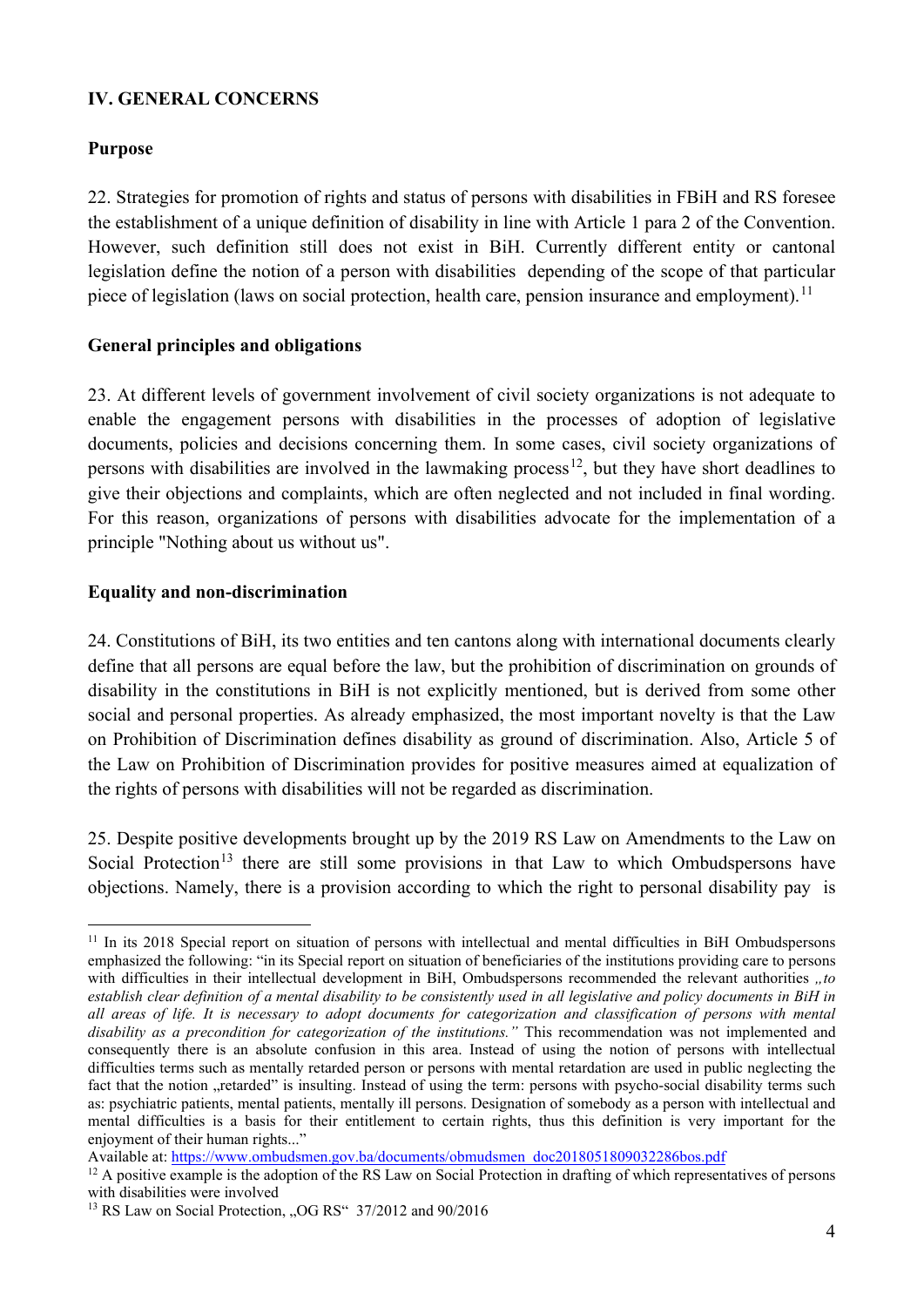granted to persons whose disability originates from the period up to their 18.<sup>[14](#page-4-0)</sup> This excludes all other persons whose disability originates from other periods of their life. Ombudspersons informed the RS Government of their opinion about this provision.

26. Although the Law on the Prohibition of Discrimination in Bosnia and Herzegovina now recognizes disability as the ground of discrimination, in practice there is still discrimination against persons with disabilities depending on their place of residence or place of abode, especially when they want to change the place of residence and the rights, entitlements and benefits granted in entity/canton is not transferable to another entity/canton.

27. Disproportion in disability benefits between different cantons, since implementation of these rights takes place at cantonal level, is noticeable in the Federation of BiH. Discrimination in the FBiH is evident as only the persons with 100% and 90% disability degree can enjoy the rights guaranteed by the BiH Law on the Foundations of Social Protection and the Law on Protection of Families with Children<sup>[15](#page-4-1)</sup>. Since the adoption of the amendments to the mentioned Law in 2009 all persons with disability degree below 90% seized to be entitled to benefits. Applicable legislation still governs the rights of persons with disabilities originating from war activities, civilian victims of war and persons with disabilities originating from peace times in different ways, where the amounts of payments for war veterans with disabilities are considerably higher than amounts for persons with disabilities unrelated to war.

## **Women with disabilities**

28. Non-discrimination is defined in the constitutions of  $\rm{BiH^{16}}$ , the  $\rm{FBiH^{17}}$ , the  $\rm{RS^{18}}$ , the BiH Law on Prohibition of Discrimination and the Law on Gender Equality in BiH<sup>[19](#page-4-5)</sup>. For implementation of the Law on Gender Equality adopted was Gender Action Plan. Also, in order to ensure gender mainstreaming in legislation and policies in various areas of life, specific institutional mechanisms have been established to implement and monitor gender issues: on BiH level - Agency for Gender Equality, on RS level and the level of FBiH their respective gender centers.

29. In their Report on the Implementation of the UN Convention on the Rights of Persons with Disabilities in BiH<sup>[20](#page-4-6)</sup> Ombudspersons have indicated that legislation in BiH does not govern specifically health care of women with disabilities. Namely, health institutions in BiH are not sufficiently equipped so, for example, women with paraplegia cannot be checked up by a gynecologist.

<span id="page-4-0"></span><sup>&</sup>lt;sup>14</sup> RS Law on Amendments to the Law on Social Protection published in OG RS 94/19

<span id="page-4-1"></span><sup>15</sup> FBiH Law on the Foundations of Social Protection and the Law on Protection of Families with Children OG FBiH 36/99, 54/04, 39/06, 14/09 and 45/16.<br><sup>16</sup> Article II paragraph 4 of BiH Constitution

<span id="page-4-2"></span>

<span id="page-4-3"></span><sup>&</sup>lt;sup>17</sup> Article 2 paragraph 1 Item c) and d) of Constitution of FBiH <sup>18</sup> Article 10 of RS Constitution

<span id="page-4-5"></span><span id="page-4-4"></span><sup>&</sup>lt;sup>19</sup> Law on Gender Equality in BiH, OG BiH" 16/03 and 102/09

<span id="page-4-6"></span><sup>&</sup>lt;sup>20</sup> 2016 Report on the implementation of the UN Convention on the Rights of Persons with Disabilities in BiH, available at: [https://www.ombudsmen.gov.ba/documents/obmudsmen\\_doc2017050312330714bos.pdf](https://www.ombudsmen.gov.ba/documents/obmudsmen_doc2017050312330714bos.pdf)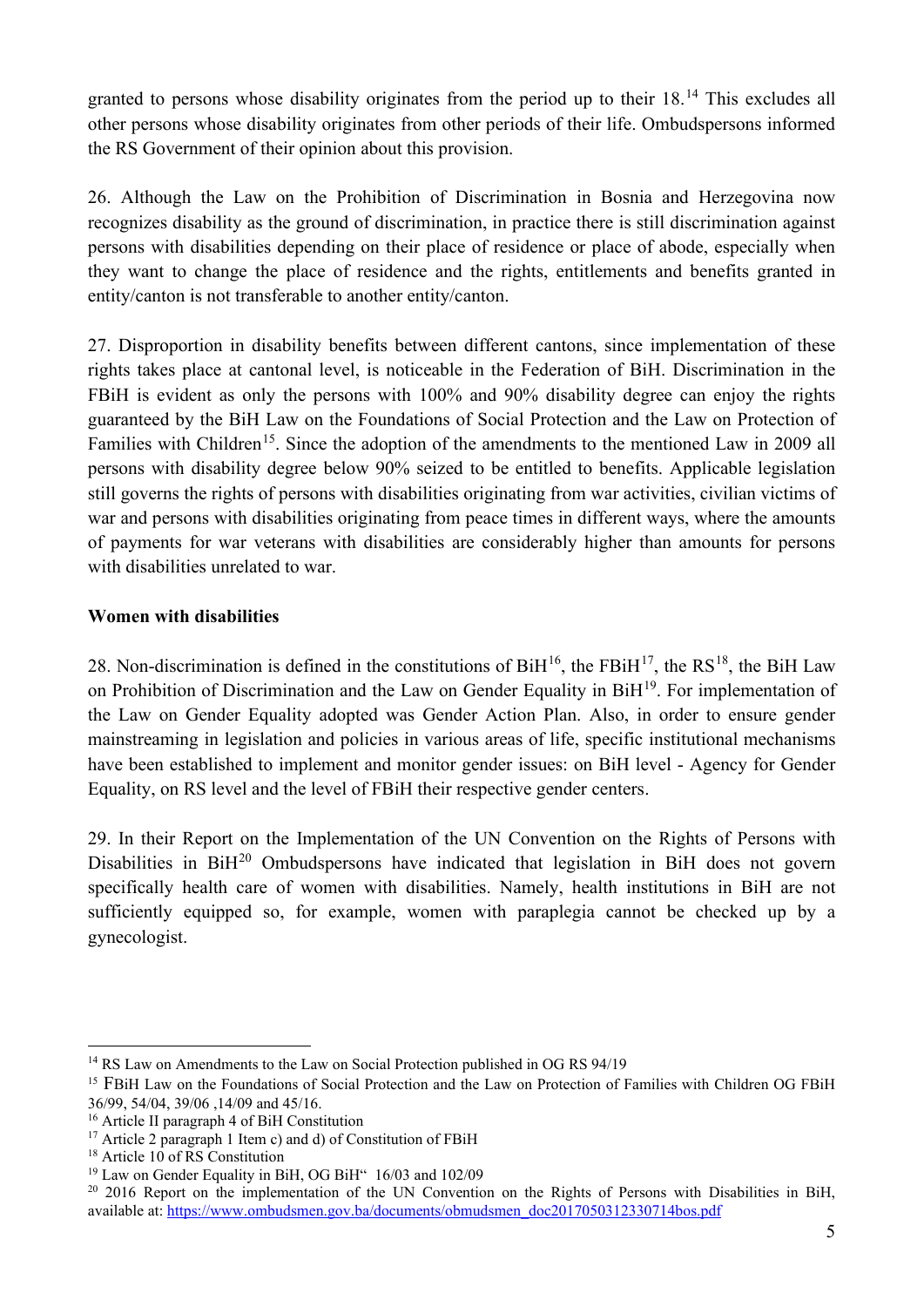#### **Children with disabilities**

30. Cantons in FBiH have the authority to regulate issues related to child protection, which often leads to discrimination against children with disabilities and their families based on place of residence, due to different legal framework and disproportionate benefits.

31. When it comes to social welfare centers, Ombudspersons constantly emphasize that employees of these centers are exposed to many professional risks, a wide range of legal responsibilities and authorities while dealing with a large number of beneficiaries with different profiles. Ombudspersons continuously advocate for capacity strengthening of social welfare centers<sup>[21](#page-5-0)</sup>, which cannot efficiently perform all tasks entrusted to them due to insufficient human resources, bad conditions for work, large scope of responsibilities and their vulnerability and exposure to professional stress.

#### **Awareness-raising**

32. Written and oral complaints received by the Ombudsman indicate to low awareness level of persons with disabilities on their rights and needs. Due to nature of their disability they are often isolated and not aware of their rights, and consequently not seeking its protection.<sup>[22](#page-5-1)</sup>

33. Media campaigns aimed at awareness raising on needs of persons with disabilities and necessity of their inclusion into social life are not carried out in a systematic manner and are rare in BiH. In the entities and Brčko District it is necessary to organize a systematic and continuous capacity building for public servants on treatment of persons with disabilities.

#### **Accessibility**

34. For many years Ombudspersons indicate in their annual and special reports to accessibility which is still not resolved in all public buildings, transportation means, services and communications which are not adjusted to persons with disabilities<sup>[23](#page-5-2)</sup>. Although relevant legislation in cantons and Brčko district comprises the obligation of removal of all architectural barriers to enable unimpeded movement of persons with disabilities, its implementation is not consistent.

35. Public and private broadcasters and electronic media programs are not adjusted to persons with disabilities (absence of translation to sign language, audio translation for visually impaired persons, and lack of easily readable formats adjusted to persons with intellectual disabilities or those unable to keep track of all information for other reason) which makes it impossible for them to participate in discussions relevant to their lives. Public discussions are not accessible for them also because working materials are not adjusted to them<sup>[24](#page-5-3)</sup>, neither are documents uploaded to web portals of public bodies.

<span id="page-5-0"></span><sup>&</sup>lt;sup>21</sup> Special Report of the Ombudsman "The role of Social Welfare Centers in Protection of Rights of Children", November 2013

<span id="page-5-1"></span><sup>22</sup> Complaints Ž-BL-02-202/16, Ž-BL-02-766/15

<span id="page-5-2"></span><sup>&</sup>lt;sup>23</sup> 2018 Annual Report,: [https://www.ombudsmen.gov.ba/documents/obmudsmen\\_doc2019030109434379bos.pdf](https://www.ombudsmen.gov.ba/documents/obmudsmen_doc2019030109434379bos.pdf)

<span id="page-5-3"></span><sup>24</sup> Complaint Ž-BL-02-289/16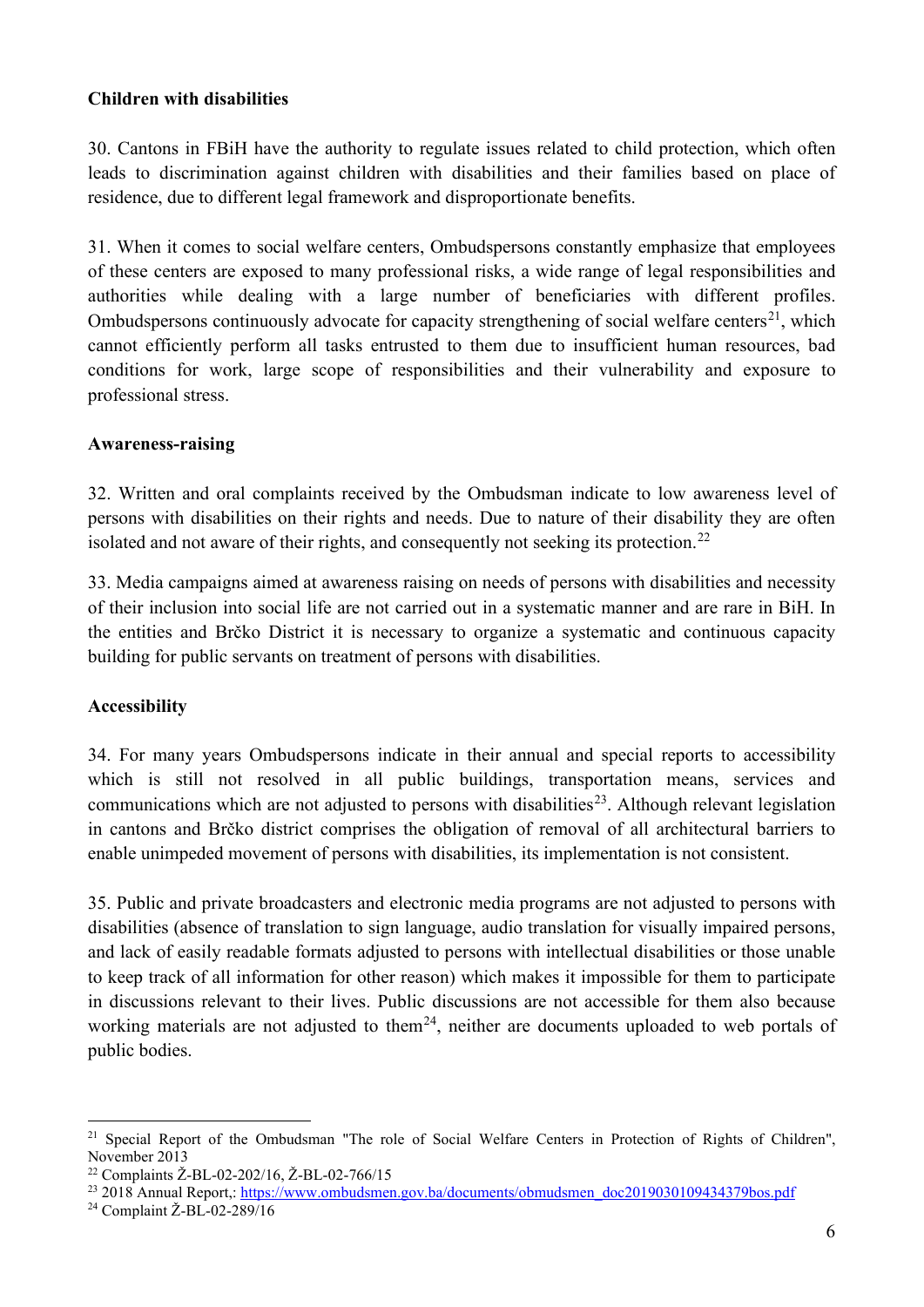36. Public transportation is one of accessibility segments. Legislation governing this area do not clearly define obligation of service providers to provide accessible means of transport, facilities and information for persons with disabilities, which in practice results in a significant restriction on freedom of movement, especially for persons with severe disabilities. In major towns in BiH, a certain number of public transport means accessible for transportation of persons with disabilities is available, but due to inadequacy of bus stops, non trained drivers, and other transport users it does not produce expected effects.

## **Equality before the law**

37. Ombudspersons continuously express their concerns related to stripping away the legal capacity. Stripping away of legal capacity should be an institute of a last resort in cases when all alternative methods to supported decision-making are exhausted. Particularly worrying is insufficiently developed institutional structure to provide support for persons with intellectual and mental difficulties in community. Capacities of social welfare centers are insufficient, their staff is not trained enough, and institutional linkage between social welfare centers and mental health centers is not developed sufficiently. On the other hand, the process of de-institutionalization in FBiH and RS is very slow.

38. In RS a Working group for drafting the Action plan aimed at prevention of future human rights violations in line with Article 5 of the Convention related to forced accommodation of persons with mental health difficulties pursuant to ECHR judgment of in a case Hadžimejlić and others v. Bosnia and Herzegovina was established.

39. The FBiH Government aimed at implementation of general measures for prevention of human rights violations according to ECHR judgment in a case Hadžimejlić and Others v. BiH decided to appoint the Working Group for drafting a proposal for amendments to relevant legislation with international standards in this area. However, this Working group had only a few meetings and no significant measures have been taken for implementation of mentioned ECHR judgment.

## **Access to justice**

40. Persons with disabilities have access to justice, administrative and executive bodies if they enjoy legal capacity. However, access to justice for persons with disabilities cannot be effective as a number of premises of judicial institutions still have physical barriers preventing their access. Use of necessary contemporary aids would enable persons with disabilities to have more independent life and contribute to their better social inclusion.

41. In addition to that, in some cases persons with disabilities have limited and discriminatory access to justice (e.g. a visually impaired party to court proceedings does not have possibility to get relevant documentation in Braille script or to use modern assistive technologies). In this way their access to justice is violated, therefore they cannot use regular legal remedies or initiate court proceedings. [25](#page-6-0)

<span id="page-6-0"></span><sup>&</sup>lt;sup>25</sup> 2018 Annual Report Omb: [https://www.ombudsmen.gov.ba/documents/obmudsmen\\_doc2019030109434379bos.pdf](https://www.ombudsmen.gov.ba/documents/obmudsmen_doc2019030109434379bos.pdf)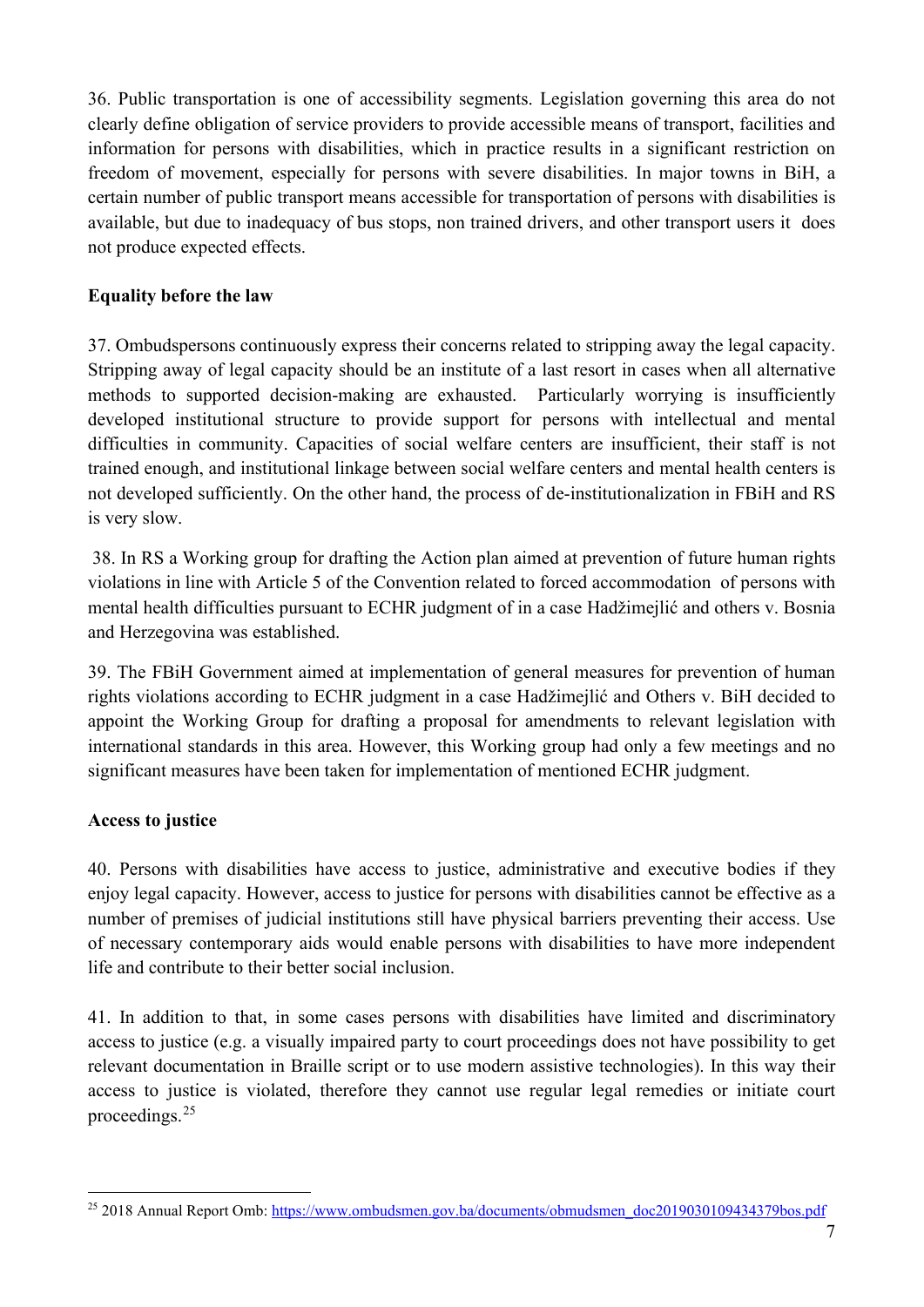#### **Freedom and security of the person**

42. In the area of freedom and security of persons, persons with mental disabilities and persons placed in social care institutions and psychiatric hospitals are at highest risk. In addition to supervision of work of these institutions by competent ministries, monitoring is carried out by the inspections. Standards set out by entity legislation governing protection of persons with mental disabilities<sup>[26](#page-7-0)</sup> demand establishment of committees for protection of persons with intellectual difficulties within health care institutions specialized for their treatment<sup>[27](#page-7-1)</sup>. Under Article 52 of RS Law on Protection of Persons with Mental Disabilities - Committee for Protection of Persons with Mental Disabilities has to be established at regional level for health care institutions specialized for their treatment. Similarly, Article 51 of the FBiH Law on Protection of Persons with Mental Disabilities these committees have to be established within health institutions specialized for their treatment. Social welfare centers also have possibility to monitor conditions of their accommodation.

43. European Court of Human Rights in a case Hadžimejlić and Others v. BiH<sup>[28](#page-7-2)</sup> found that rights of persons stripped from legal capacity and placed in social care institutions were violated.<sup>[29](#page-7-3)</sup>

## **Freedom from torture or cruel, inhuman or degrading treatment or punishment and freedom from exploitation, violence and abuse**

44. A national preventive mechanism has not yet been established in BiH. However, through the Project of Capacity Building of BiH Ombudsman implemented with support of Embassy of Republic of Bulgaria in 2018 and 2019, appropriate training on mandate and functioning of National Preventive Mechanism was carried out.

45. Visits to places where persons whose freedom of movement is restricted are an effective way to prevent and combat torture. Places where persons are deprived of their liberty, due to its nature, are places where potential torture can occur, and regular monitoring of these establishments along with presentation of findings from these visits to the public is a prerequisite for prevention of torture and other forms of their degrading treatment. Constitutions of BiH, RS, FBiH, and all four criminal laws applicable in BiH specifically prohibit all forms of abuse, violence and exploitation of all citizens.

#### **Independent life and inclusion in community**

46. All BiH citizens have right to independent life, to enjoy full legal capacity and to be involved in the community, as equal society members.

<span id="page-7-0"></span><sup>&</sup>lt;sup>26</sup> RS Law on Protection of Persons with Mental Disabilities (. OG RS" 46/04 and FBiH Law on Protection of Persons with Mental Disabilities  $(0.06$  FBiH $\cdot$ ,  $37/01$ ,  $40/02$ ,  $52/11$  and  $14/13$ )

<span id="page-7-2"></span><span id="page-7-1"></span><sup>&</sup>lt;sup>27</sup> 2018 Special report on situation of persons with intellectual and mental difficulties in BiH  $^{28}$  ECHR judgment:

[http://www.mhrr.gov.ba/ured\\_zastupnika/odluke/PRESUDA%20HADZIMEJLIC%20I%20DRUGI%20protiv%20BIH.](http://www.mhrr.gov.ba/ured_zastupnika/odluke/PRESUDA%20HADZIMEJLIC%20I%20DRUGI%20protiv%20BIH.pdf) [pdf](http://www.mhrr.gov.ba/ured_zastupnika/odluke/PRESUDA%20HADZIMEJLIC%20I%20DRUGI%20protiv%20BIH.pdf)

<span id="page-7-3"></span> $29$  This judgment found that BiH violated Article 5 of ECHR as the applicants had been placed in social welfare institution Institute for Care of Mentally Disabled Persons "Drin" in Fojnica, without valid legal grounds, or without a court decision, as continuous judicial control of justification and expediency of the applicants' detention in that and similar social care institutions had not been provided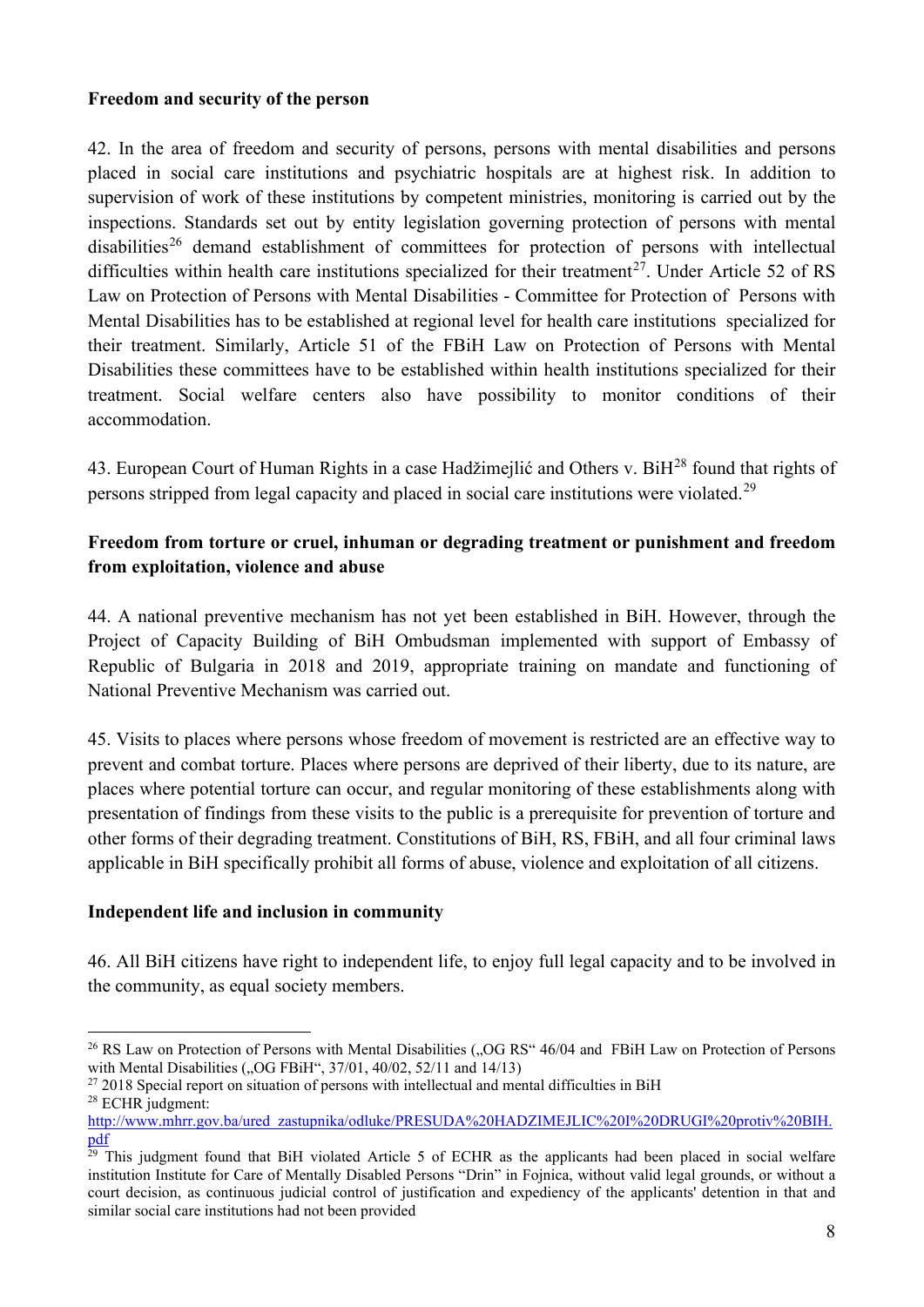47. FBiH adopted Strategy for Deinstitutionalization and Transformation of Social Welfare Institutions in FBiH for Period 2014-2020, while RS has Strategy for Advancement of Social Status of Persons with Disabilities in RS 2017-2026 which tackles issue of deinstitutionalization.

48. In process of deinstitutionalization it is necessary to provide support and protection in order to facilitate independent life.

49. In FBiH one of challenges is procurement of clothes, shoes and other personal items for beneficiaries of social welfare institutions. Namely, these institutions must follow public procurement rules, while Ordnance on Cash Payments<sup>[30](#page-8-0)</sup> does not recognize their specific circumstances. For this reason their right to choice is limited as only product procured following conducted public competition procedure are bought, which do not necessarily much their choice. As a consequence, they are rather "unified" in their appearance, sometimes not able to find appropriate sizes of shoes and clothes. Individual approach is neglected, which is detrimental for their personal development and dignity and constitutes violation of their rights. Also, allowance for personal spending is solved in a different way in different cantons.<sup>[31](#page-8-1)</sup>

## **Personal mobility**

50. Although relevant entity legislation (specifically Law on Zoning and Construction) provides that collective housing facilities, facilities or parts of facilities earmarked for public use or used for provision of public services and economic activities must be designed and constructed as to provide persons with disabilities with unimpeded access, movement, work and residence, in practice all public and private facilities are not fully accessible to this population.

51. Inaccessibility of the physical environment, along with inadequate or missing orthopedic and other aids, non-adjustment of public transportation to persons with disabilities, and absence of information adapted to persons with visual, hearing and intellectual impairment contributes to their social exclusion and inability to participate in socio-economic activities in BiH.

52. There are pieces of legislation in the entities/cantons and Brčko District that facilitate and ensure personal mobility of persons with disabilities, primarily legislation in area of social protection, legislation governing entitlements of war time disabled persons (carer's allowance and allowance for orthopedic aids), health care legislation (aids and medical rehabilitation) and legislation related to zoning and construction (setting out the designing and construction standards without architectural barriers).

<span id="page-8-0"></span> $30$  Ordnance on Terms and Methods of Cash Payments "OG FBiH"48/15 and 82/15

<span id="page-8-1"></span><sup>&</sup>lt;sup>31</sup> Special Report of Omb BiH on Situation of Persons with Intellectual and Mental Difficulties: [https://www.ombudsmen.gov.ba/documents/obmudsmen\\_doc2018051809032286bos.pdf](https://www.ombudsmen.gov.ba/documents/obmudsmen_doc2018051809032286bos.pdf)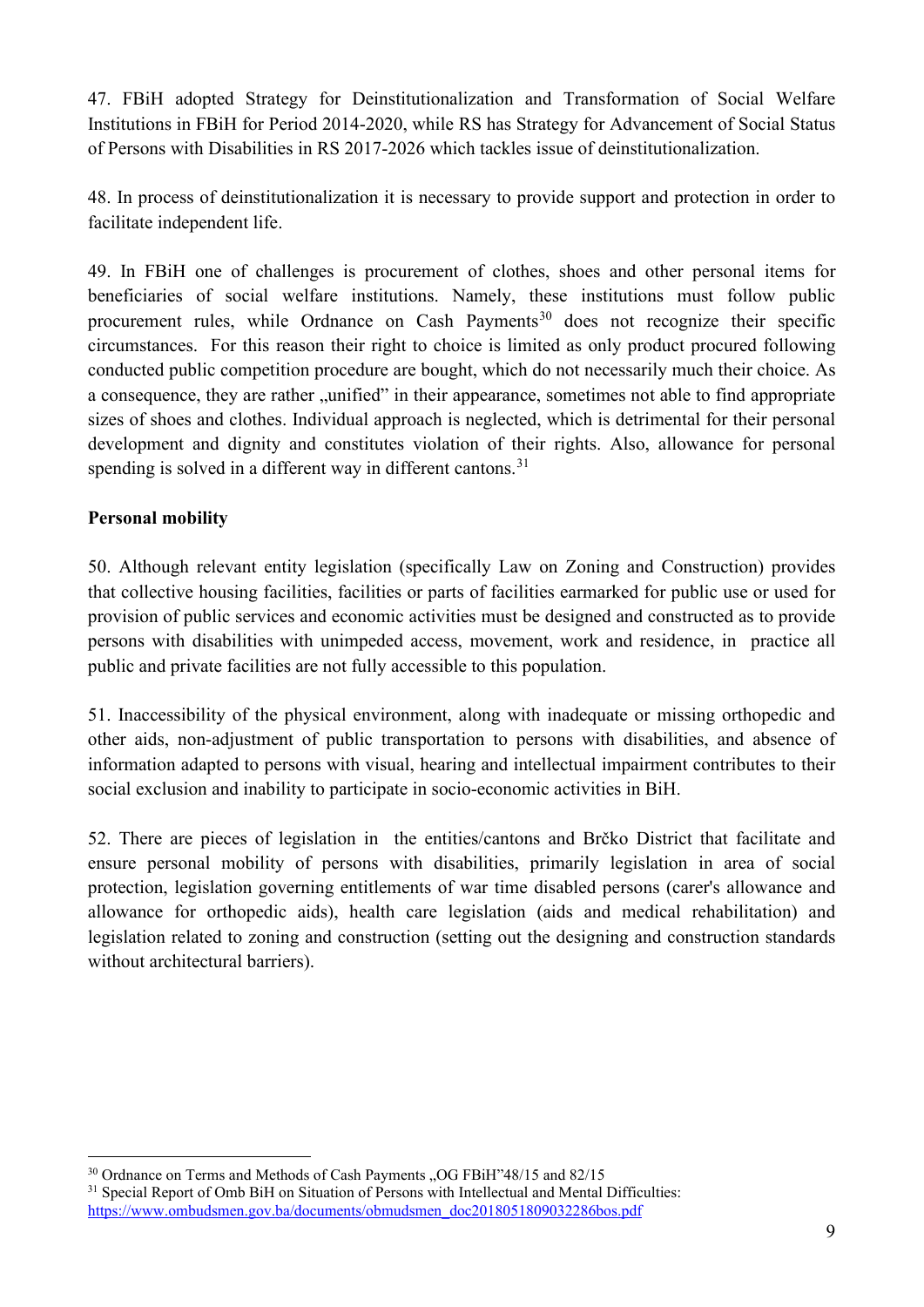### **Freedom of expression and thought, and access to information**

53. Freedom of expression and thought is guaranteed by the BiH, entity and cantonal constitutions while the implementation of the right to access to information to all physical and legal persons is governed by free access to information legislation<sup>[32](#page-9-0)</sup> in both entities and Brčko District of BiH.

54. Persons with disabilities are often lacking access to information, TV programs or other audiovisual contents for non-adjustment of their formats or formats of public bodies web portals to their needs. They are also often unaware of methods and conditions of their rights enjoyment.

55. Frequent amendments to legislation governing procedures for enjoyment of some rights and entitlements are not followed by adequate informing and publication of these documents on publically available *fora*<sup>[33](#page-9-1)</sup> (e.g. on methods of referral to spa treatment, reimbursement of treatment costs, participation in costs of health services for persons with 100% disability, access to gynecological and dental services, determination of disability degree, discrimination of persons with disabilities due to the cause of their disability etc.) which causes dissatisfaction of persons with disabilities.

56. BiH has not ratified Marrakesh Treaty which requires introduction of a standard set of limitations and exceptions to copyright rules in order to permit reproduction, distribution and making available of published works in formats designed to be accessible to visually impaired persons. An initiative for ratification of the above Treaty was sent to the BiH Council of Ministers, but the Treaty has not yet been ratified.<sup>[34](#page-9-2)</sup>

## **Respect of privacy, home and family**

57. Law on Personal Data Protection provides protection to all natural persons in BiH regardless of their citizenship or residence of their right to lawful personal data processing.

58. Constitutions of BiH, FBiH and RS enshrine to all citizens the rights to home and family. In FBiH two cantons adopted legislation on social housing: Law on Social Non-Profit Housing in Bosna-Drina Canton<sup>[35](#page-9-3)</sup>, Law on Social Non-Profit Housing in Zenica-Doboj Canton<sup>[36](#page-9-4)</sup>. In Sarajevo Canton draft Law on Social Non Profit Housing was adopted in 2018[37](#page-9-5). In 2019 RS adopted Law on Social Housing. [38](#page-9-6)

<span id="page-9-0"></span> $32$ Laws on free access to information in BiH ("OG BiH"45/06, 62/11 and 100/13), F BiH ("OG FBiH"32/01 and 48/11) and RS ("OG RS"20/01)

<span id="page-9-1"></span><sup>33</sup>Ž-BL-02-822/17, Ž-BL-04-218/18, Ž-BL-04-217/18, Ž-BL-02-218/18

<span id="page-9-2"></span><sup>34</sup> <https://www.ipr.gov.ba/bs/novost/10005/pokrenuta-inicijativa-za-ratifikaciju-ugovora-iz-marakesa>

<span id="page-9-3"></span><sup>35</sup> "OG of BD Canton Goražde" 9/13

<span id="page-9-4"></span> $36$ , OG of Zenica-Doboj Canton 13/13"

<span id="page-9-5"></span><sup>3</sup>[7http://skupstina.ks.gov.ba/zakon-o-socijalnom-neprofitnom-stanovanju-u-kantonu-sarajevo](http://skupstina.ks.gov.ba/zakon-o-socijalnom-neprofitnom-stanovanju-u-kantonu-sarajevo)

<span id="page-9-6"></span><sup>&</sup>lt;sup>38</sup> "OG RS"54/19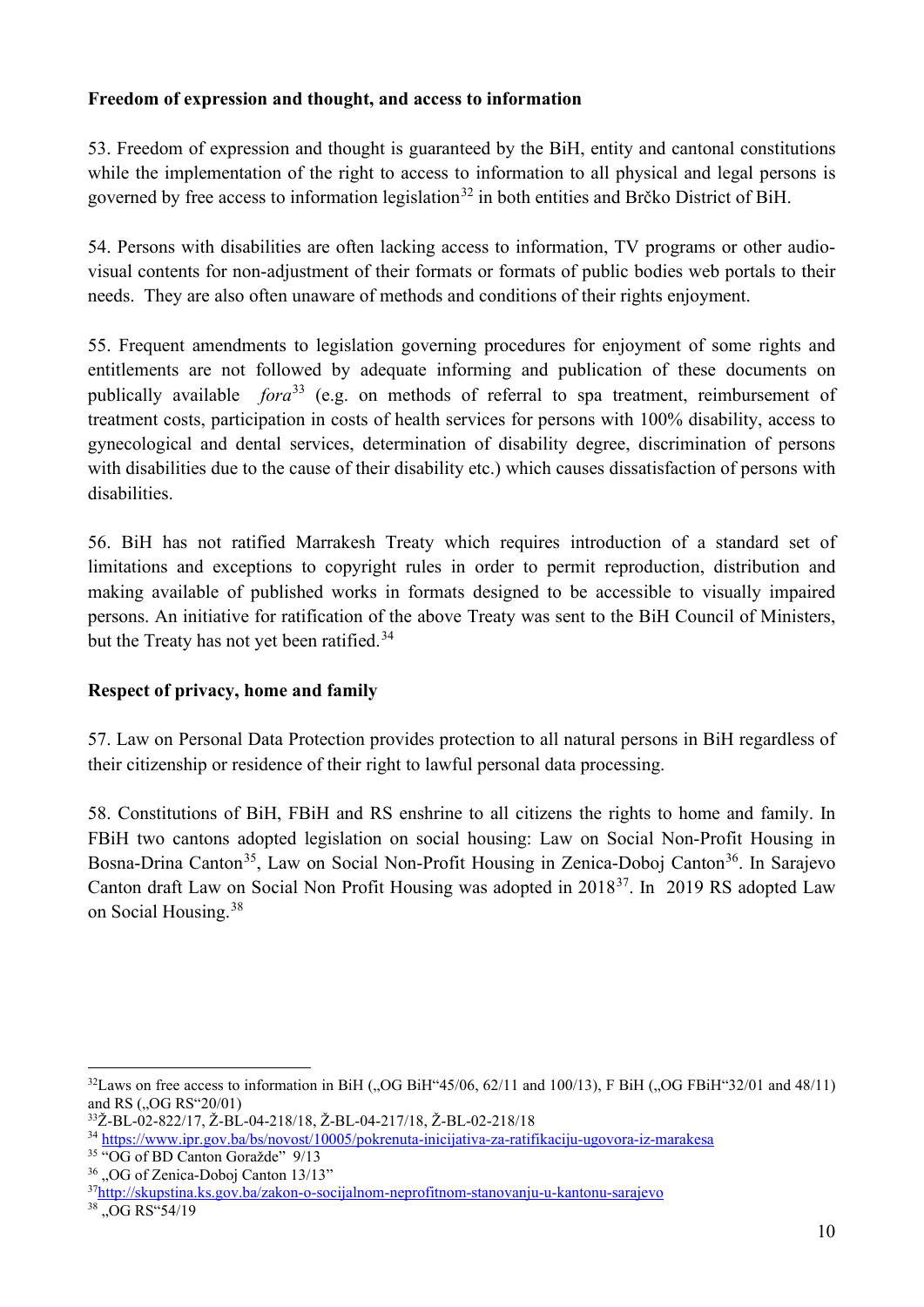### **Education**

59. Framework Law on Pre-School Education and Upbringing<sup>[39](#page-10-0)</sup> is in force at the level of BiH, Framework Law on Primary and Secondary Education<sup>[40](#page-10-1)</sup> and Framework Law on Higher Education in  $BiH<sup>41</sup>$  $BiH<sup>41</sup>$  $BiH<sup>41</sup>$  setting out the main principles and standards of education in BiH.

60. In FBiH education is decentralized so that cantons are responsible for establishing educational policies. The cantons, for almost all levels of education, have passed their own legislation. In RS education is centralized at entity level. Education is governed by Law on Primary Education<sup>[42](#page-10-3)</sup>, Law on Secondary Education<sup>[43](#page-10-4)</sup> and Law on Higher Education<sup>[44](#page-10-5)</sup>. In Brčko District education is governed by Law on Education in Primary and Secondary Schools Brčko District BiH.

61. Framework laws on primary and secondary education in BiH foresee inclusion of persons with special needs pursuant to their age, abilities, mental and physical aptitude (Article 3 paragraph 1 Item b)). Inclusive education is provided for also in Article 4 paragraph 1 Item 9) of the RS Law on Primary Education and Upbringing.

62. Children from rural areas are in even harder position when it comes to inclusion absence of which is justified mostly by economic reasons and lack of funds for transportation to schools, kindergartens, day care centers, health institutions etc.

63. BiH Framework Law on Primary and Secondary Education, Articles 4 and 19 provide guarantees as to attendance of regular education to children with difficulties. Article 10 of RS Law on Primary Education and Upbringing prohibits discrimination on grounds of disability. Legislation on primary and secondary education at cantonal level also prohibit any form of discrimination on grounds of disability. Cancellation of special schools is not an option currently, since regular schools did not develop infrastructure (neither architectural nor staff related capacity), so that transition from special to regular schools will be a long process<sup>[45](#page-10-6)</sup>.

## **Health care**

64. Health care in BiH is falling within competence of entities, cantons and Brčko District and is governed by legislation of entities and the Brčko District.

65. Health policies of entities and Brčko District must fit needs of citizens. All programs aimed at health care provision should be tailored according to purpose they serve, therefore participation of persons with disabilities in their drafting, either directly or indirectly, is very important.

<span id="page-10-0"></span><sup>&</sup>lt;sup>39</sup>, OG BiH" 88/07

<span id="page-10-1"></span><sup>&</sup>lt;sup>40</sup> "OG BiH"18/03

<span id="page-10-2"></span> $^{41}$  "OG BiH" 59/07

<span id="page-10-3"></span><sup>&</sup>lt;sup>42</sup> "OG RS" 44/17, 31/18 and 84/19

<span id="page-10-4"></span><sup>43</sup> "OG RS" 41/18

<span id="page-10-5"></span><sup>44&</sup>quot;OG RS" 73/2010, 104/2011, 84/2012, 108/2013, 44/2015, 90/2016, 5/2017 - CC decision 31/2018 and 26/2019

<span id="page-10-6"></span><sup>45</sup> <https://eu-monitoring.ba/inkluzivno-obrazovanja-stanje-u-bih-i-praksa-i-direktive-eu/>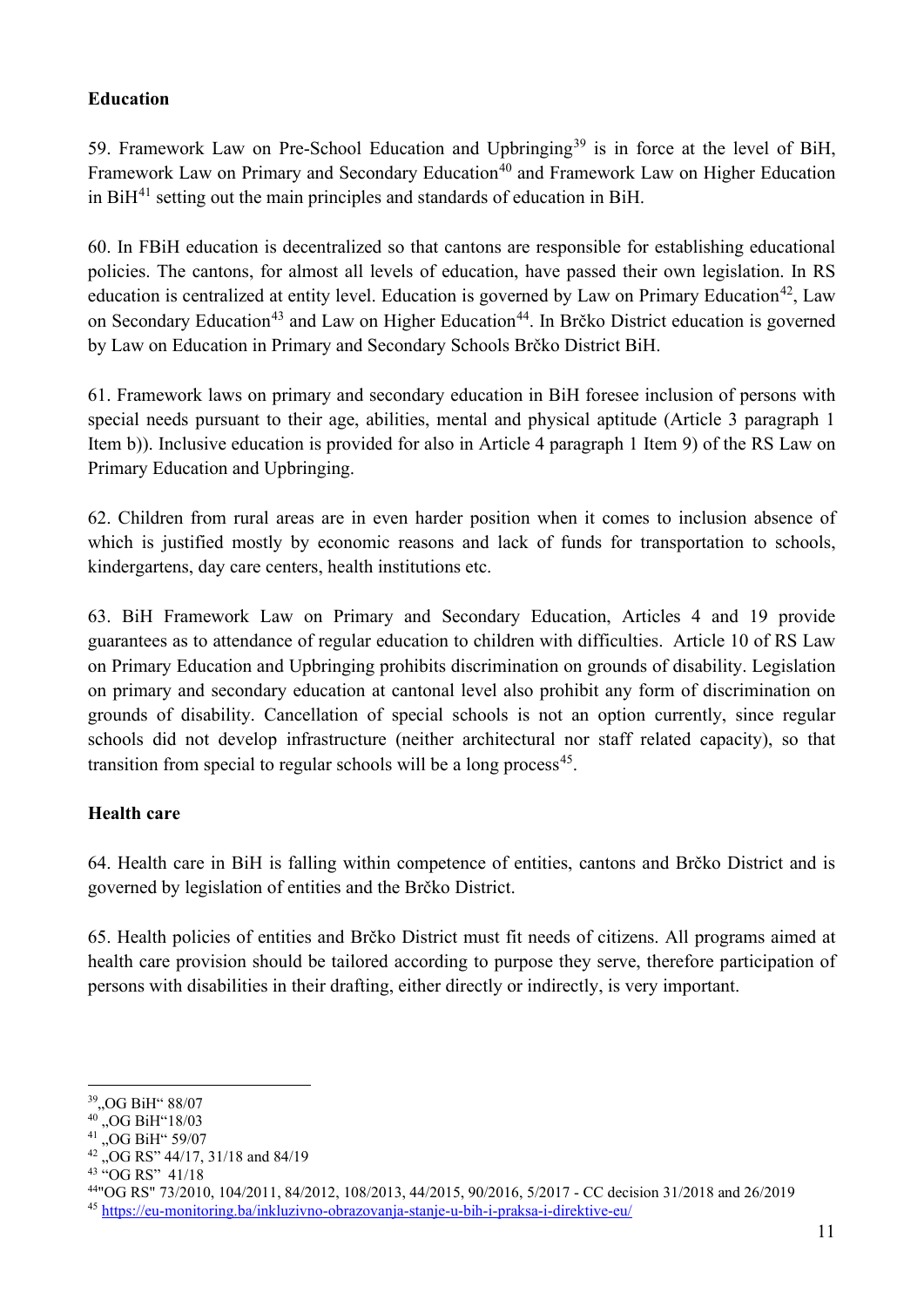66. One of key problems in BiH is difference in enjoyment of right to health care depending on place of residence<sup>46</sup>. For instance, children with diabetes in some cantons are not entitled to free insulin pumps and there are cantons where dental services for children with intellectual difficulties are not free of charge. [47](#page-11-1)

### **Labor and employment**

67. Even when employed persons with disabilities face many obstacles during hiring process and access to working place.

68. Complaints to Ombudsman lodged by persons with disabilities also indicate to impossibility to monitor legal obligation of employers to pay certain fee if they do not employ persons with disabilities under relevant legislation in FBiH and RS.

69. Applicable legislation on professional rehabilitation and employment of persons with disabilities<sup>[48](#page-11-2)</sup> set up a quota system as a measure of boosting employment of persons with disabilities at open labor market. However, certain problems occur in implementation of these measures due to absence of clear definition of a person with disabilities, precise records on employed persons with disabilities and ambiguities as to institution in charge of monitoring implementation of quota system and charging fees from the employers. In addition to that, neither entity has established vocational job training centers for persons with disabilities.

#### **Adequate standard of living and social protection**

70. There are three categories of persons with disabilities in BiH, namely war veterans, civilian victims of war and civilian persons with disabilities unrelated to war. Although they suffer the same or similar difficulties as a consequence of their disability, their rights, benefits and entitlements are not the same. For instance, under FBiH Law on the Rights of War Veterans and Member of Their Families<sup>[49](#page-11-3)</sup> and RS Law on Rights of Veterans, Disabled War Veterans and Families of Killed Soldiers of Defensive Liberation War<sup>[50](#page-11-4)</sup>, a completely blind person who is a war veteran has the right to disability payment, carer's allowance, orthopedic aid allowance, priority in employment, housing, free parking lot, subsidies in car import, priority in waiting lines, while a person who was born blind has only the right to carer's allowance.

71. Legislation in area of social protection in both entities<sup>[51](#page-11-5)</sup> prohibits discrimination in enjoyment of right to social protection on grounds of disability. However, having in mind the joint powers of the Federation and cantons, in practical enjoyment of individual rights in area of social protection,

<span id="page-11-2"></span>

<span id="page-11-1"></span><span id="page-11-0"></span><sup>&</sup>lt;sup>46</sup> 2018 Omb Annual Report: [www.ombudsmen.gov.ba;](http://www.ombudsmen.gov.ba/)<br><sup>47</sup> Ibidem<br><sup>48</sup> FBiH Law on Professional Rehabilitation, Empowerment and Employment of Persons with Disabilities (OG FBiH 09/10) and RS Law on Professional Rehabilitation, Empowerment and Employment of Persons with Disabilities (OG RS 37/12 and 82/15)

<span id="page-11-3"></span><sup>49</sup> "OG FBiH" 33/04, 56/05, 70/07, 9/10 and 90/17

<span id="page-11-4"></span><sup>50</sup> "OG RS" 134/11

<span id="page-11-5"></span><sup>&</sup>lt;sup>51</sup> FBiH Law on Principles of Social Protection, Protection of Civilian Victims of War and Protection of Families with Children, "OG FBiH" 36/99, 54/04, 39/06 and 14/09 and RS Law on Social Protection "OG RS" 37/2012, 90/2016 and 94/2019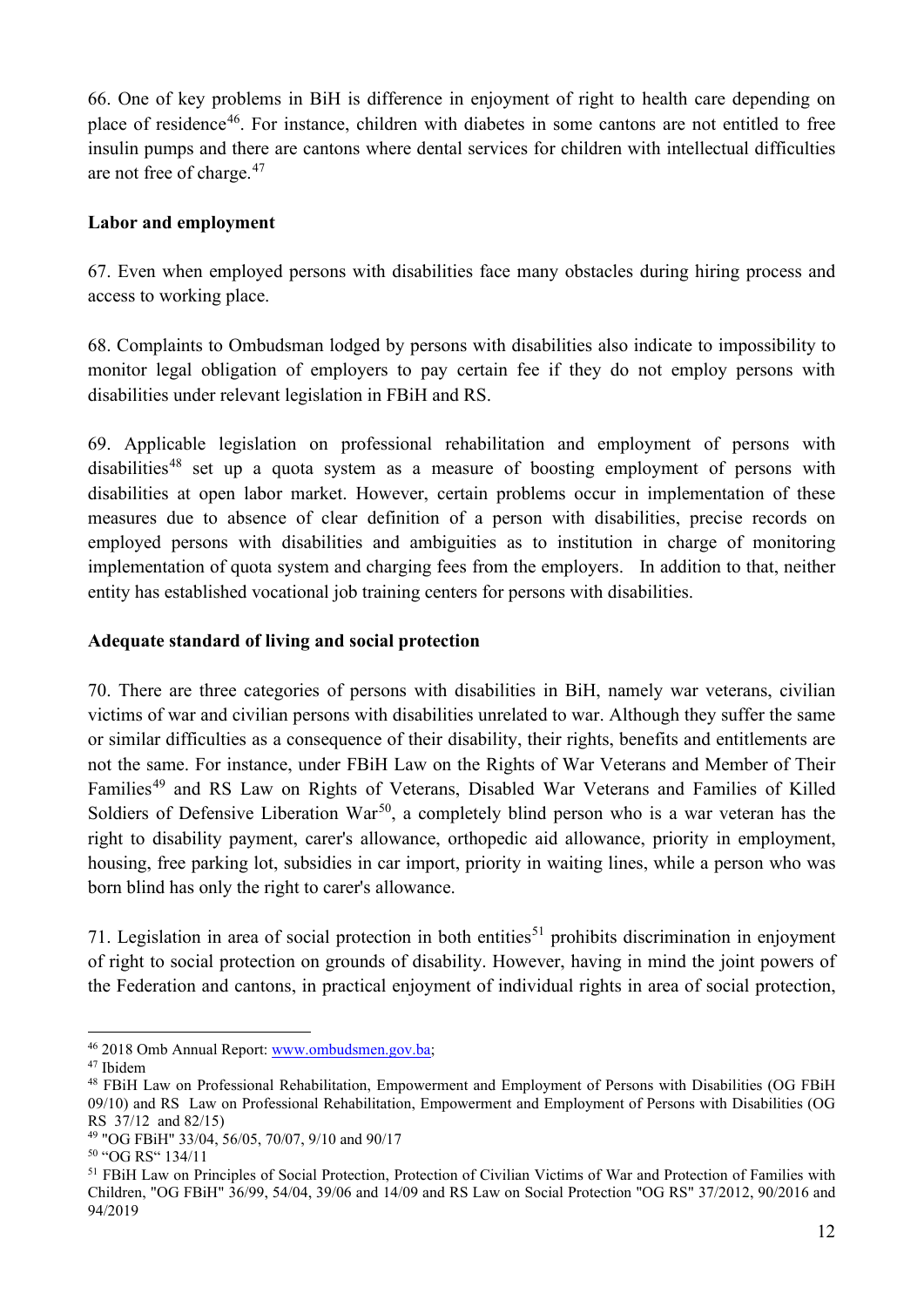persons with disabilities are facing different forms of discrimination, mostly on territorial grounds (depending on place of residence rights and scope of their implementation is different).

## **Participation in political and public life**

72. Accessibility of official premises of legislative bodies to persons with disabilities has a direct impact to their enjoyment of right to freedom of expression, political rights including right to vote and stand for election, social inclusion and creation of the legal and political framework in which persons with disabilities can live free of discrimination.

73. Positive regulations in BiH provide for accessibility of polling stations to persons with disabilities. However, persons with disabilities emphasize that many polling stations are not adjusted for them, which means are inaccessible, or that ballots are not adjusted to blind persons (no ballots in Braille script or sound instructions on how to vote and no possibility of telephone voting).

### **Participation in cultural life, recreation, leisure and sport**

74. Amendments to BiH Law on Sports  $52$  and RS Law on Sports<sup>[53](#page-12-1)</sup> comprise provisions about support to athletes with disabilities so they are not discriminated against. In FBiH such legislation has not been adopted.

### **Statistics and statistic data collection**

75. Federal Statistic Institute<sup>[54](#page-12-2)</sup> and RS Republic Statistic Institute<sup>[55](#page-12-3)</sup> collect statistic data for areas "social protection" and "population", inter alia, but these parameters do not comprise data on number of persons with disabilities, type of their disability and its origin. Statistic data on persons placed in social welfare institutions and beneficiaries of social protection benefits are collected, but

<span id="page-12-0"></span><sup>&</sup>lt;sup>52</sup> "OG BiH" 27/08 and 102/09

<span id="page-12-1"></span><sup>53</sup> "OGRS" 4/2002, 66/2003, 73/2008 and 102/2008 - corr*.*

<span id="page-12-2"></span><sup>54</sup> Department of Population Statistics and the Federal Bureau of Statistics include: vital statistics, population estimates and internal migration. Administrative data sources such as the registries of local administrative units (births, deaths and marriages), FBiH municipal courts responsible for divorces, BiH Agency for Identification Documents, Records and Data Exchange (IDDEEA) are used as a source for population statistics. Vital statistics include data on characteristics: births and deaths, marriages and divorces. These data are classified by following characteristics: age, gender, born by vitality, died by place and cause of death, legal marital status and other. Following indicators are calculated on the basis of vital statistics collected: absolute indicators on number of live births and stillbirths, birth rates, natural birth rates, average maternal age at birth, general mortality rate, average deaths, infant mortality rates, average groom and bride age at conclusion of marriage for total number of marriages and for first marriages, the rate of divorces, average age of husband and wife at divorce, average duration of marriage prior divorce, etc. (information taken over from: <http://fzs.ba/index.php/statisticke-oblasti/stanovnistvo-i-drustvene-statistike/stanovnistvo-i-registar/>

<span id="page-12-3"></span><sup>&</sup>lt;sup>55</sup> RS Republic Institute of Statistics collects and presents data on beneficiaries of all forms, measures and services of social welfare and data on social welfare institutions. Data are given by age and gender of beneficiaries, type of social need, extent of disadvantage and by kind of protection rendered and institutions, annually. Population Statistics Division, within the Sector of Population and Education Statistics, Social Statistics and Crime Statistics covers vital statistics, population estimate and internal migrations. For population statistics, following sources of data are used: Registers of births, deaths and marriages, Basic courts competent for divorces and RS Ministry of Internal Affairs. Vital statistics covers data on characteristics of: births, deaths, marriages, divorces. These data are classified by different attributes, such as age, sex, legal marital status, cause of death, etc. Based on vital statistics data, various indicators are calculated, including general birth rate, general mortality rate, average age of mother at birth, average age of deceased persons, average age of bride and groom at marriage, average age of husband and wife at divorce... (source [https://www.rzs.rs.ba/front/category/22/?up\\_mi=12&left\\_mi=35&add=35\)](https://www.rzs.rs.ba/front/category/22/?up_mi=12&left_mi=35&add=35)